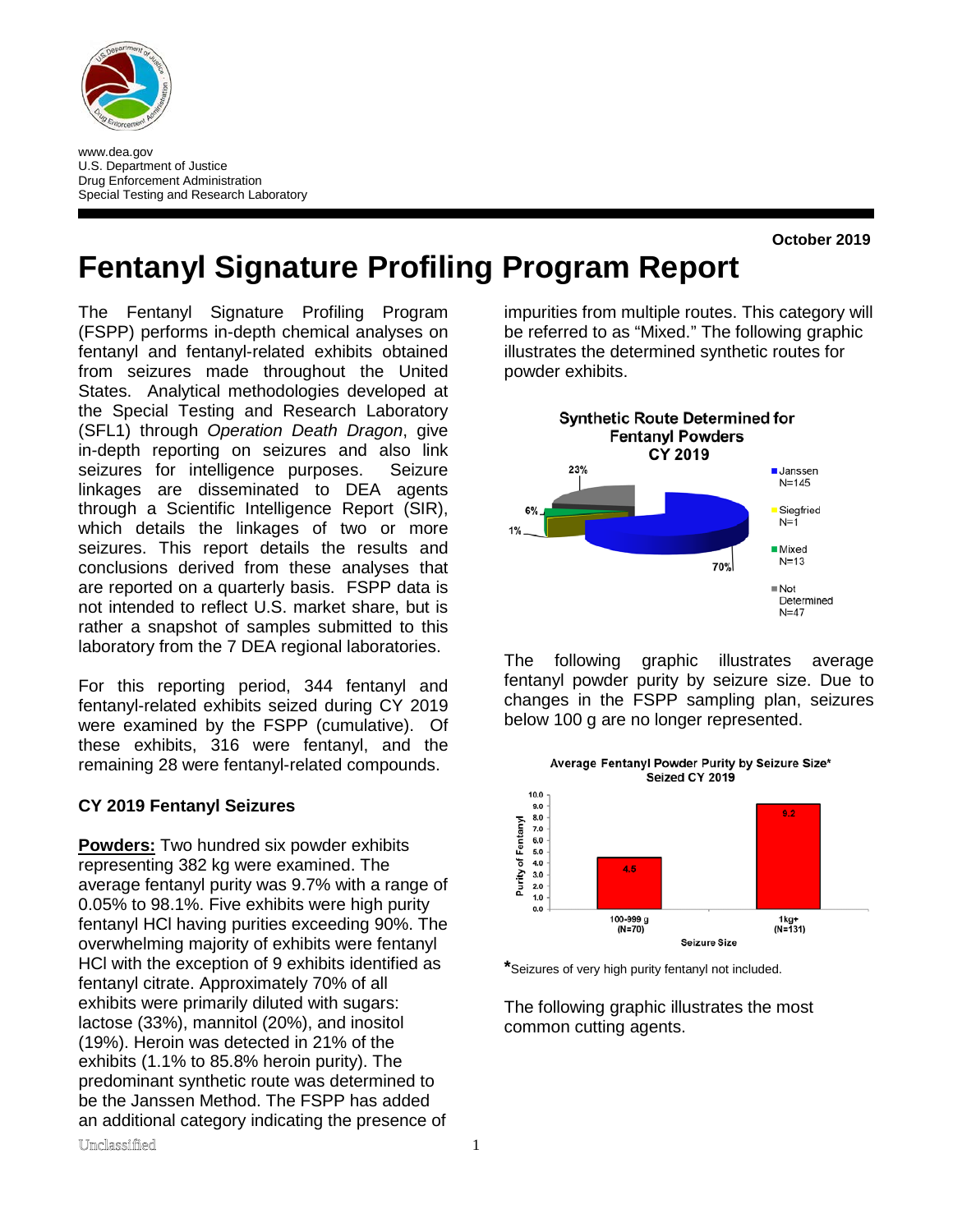

**\***Primary indicates more than 50% of the sample contains the listed adulterant/diluent

Fentanyl/Heroin Mixtures: As previously noted, fentanyl was mixed with heroin in 21% of the exhibits examined. Wholesale fentanyl/heroin seizures within the continental U.S. (typically >1 kg) accounted for 35 kg of the 382 kg of powders examined (9% by weight). Analyses of 11 exhibits (31% sample rate) from these seizures found an average fentanyl and heroin purity of 2.4% and 29.6%, respectively.

The following table summarizes the number of powder samples, total kg seized, and purity by state.

| <b>State</b>    | # Samples      | Total kg        | Purity (%)    |
|-----------------|----------------|-----------------|---------------|
| AL              | $\mathbf 1$    | $<$ 1           | 0.16          |
| AΖ              | $\overline{3}$ | 15              | $13.3 - 16.4$ |
| CA              | 44             | 117             | $0.70 - 19.4$ |
| СT              | 5              | $\overline{2}$  | $4.0 - 12.9$  |
| DC              | $\overline{1}$ | $\frac{1}{2}$   | 3.8           |
| $\overline{FL}$ | $\overline{4}$ |                 | $1.3 - 12.2$  |
| <b>GA</b>       | $\overline{6}$ | $\overline{14}$ | $0.30 - 91.4$ |
| IL.             | 10             | 35              | $0.18 - 13.1$ |
| IN              | $\mathbf 1$    | $<$ 1           | 0.98          |
| <b>MA</b>       | 10             | 13              | $0.01 - 9.1$  |
| <b>MD</b>       |                | 10              | $11.3 - 12.3$ |
| <b>MO</b>       | $\frac{3}{5}$  | 10              | $1.3 - 7.8$   |
| <b>NJ</b>       | $\overline{8}$ | 13              | $9.6 - 19.1$  |
| <b>NM</b>       | 13             | $\overline{9}$  | $8.6 - 14.0$  |
| <b>NY</b>       | 43             | 64              | $0.38 - 14.0$ |
| PA              | 20             | 18              | $0.28 - 14.7$ |
| <b>PR</b>       | $\overline{1}$ | $<$ 1           | 0.05          |
| RI              | $\overline{6}$ | $\overline{3}$  | $1.3 - 8.5$   |
| <b>SC</b>       | 6              | 32              | $0.39 - 13.2$ |
| <b>TN</b>       | $\overline{3}$ | $\overline{6}$  | $3.5 - 3.7$   |
| <b>TX</b>       | $\frac{5}{1}$  | 28              | $1.9 - 13.4$  |
| <b>WA</b>       |                | $<$ 1           | 12.0          |
| WV              | 3              | 1               | $1.3 - 6.4$   |

**Tablets:** One hundred six tablet exhibits representing 154 kg were examined. The average tablet contained 1.7 mg of fentanyl with a range of 0.02 to 4.2 mg/tablet. All exhibits were fentanyl HCl. The salt form could not be determined for eight exhibits due to low fentanyl concentration. Approximately 75% of tablet exhibits contained a combination of acetaminophen, dipyrone, lactose, and mannitol. The following graphic illustrates the determined synthetic routes for tablet exhibts.



Tablets Containing Lethal Doses: A lethal dose of fentanyl is postulated to be about 2 milligrams (0.002 grams). Twenty-nine of the tablet exhibits described above (27%) contained a potential lethal dose.

The following table summarizes the number of tablet samples and amount of fentanyl by state.

| State     | # Samples      | mg/tablet    |
|-----------|----------------|--------------|
| AΚ        |                | 2.0          |
| AZ        | 24             | $0.92 - 3.6$ |
| CA        | 40             | $0.02 - 4.2$ |
| CO        | 2              | $0.93 - 1.7$ |
| FL        | 5              | $0.01 - 3.4$ |
| GA        | 3              | $1.2 - 2.0$  |
| IL        | $\overline{2}$ | 1.0          |
| IN        | 1              | 1.8          |
| МA        | 6              | $0.6 - 1.2$  |
| <b>MN</b> | 1              | 2.1          |
| <b>MO</b> | 1              | 1.8          |
| МT        | 1              | 1.8          |
| <b>NJ</b> | 1              | 0.89         |
| <b>NM</b> | 3              | $1.0 - 1.7$  |
| <b>NV</b> | 3              | 1.8          |
| NY.       | 5              | $0.91 - 2.4$ |
| PA        | $\overline{2}$ | 2.0          |
| <b>TX</b> | 1              | 0.47         |
| WA        | 3              | $1.9 - 2.0$  |
| WI        | 1              | 1.7          |

Unclassified 2